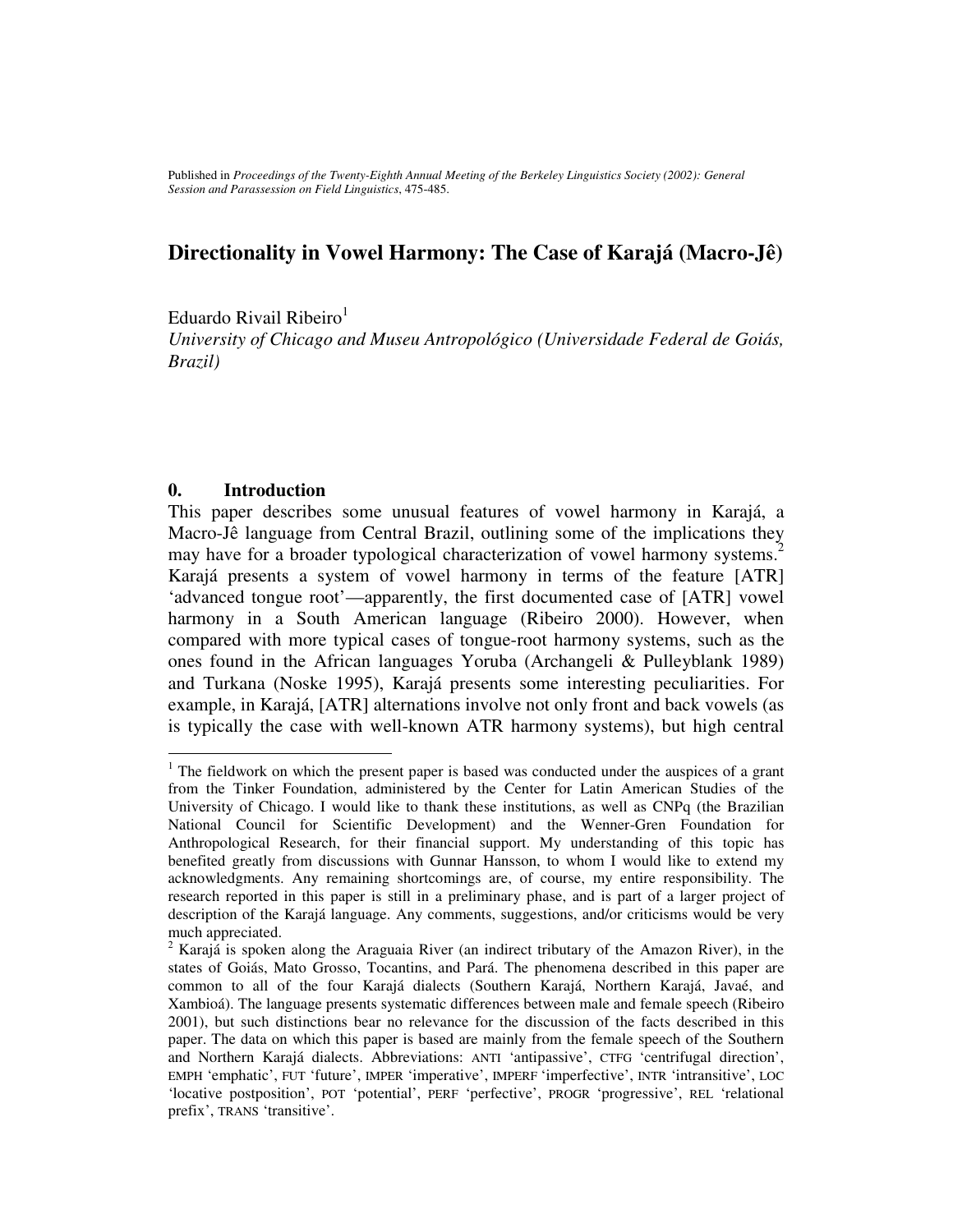vowels as well.<sup>3</sup> Another interesting characteristic of Karajá vowel harmony is its extreme pervasiveness and productivity. It applies not only accross the different constituents of a compound, but across word boundaries as well.

Vowel harmony in Karajá can be roughly described as a process of regressive propagation of the feature value [+ATR] to vowels that would otherwise surface as [-ATR], such as represented schematically in (1) below. Any morpheme containing a [+ATR] vowel can trigger harmony, including stems, affixes, and clitics, a property which characterizes Karajá vowel harmony as a *dominantrecessive* system. However, unlike other well-known dominant-recessive vowel harmony systems, such as Turkana (Noske 1995) and Nez Perce (Rigsby & Silverstein 1968), vowel harmony in Karajá is strictly directional, applying exclusively from right to left. Thus, in the example below, vowel harmony is triggered by the [+ATR] vowel of the imperative particle, turning preceding [-ATR] vowels into [+ATR]; notice that the [-ATR] vowel of the emphatic particle remains intact:



 $(2)$ e-dehe=ikudi=he [bede'heikunihe] 2-INTR-look=IMPER=EMPH 'Look!'

The fact that [-ATR] vowels can follow, but not precede [+ATR] vowels clearly shows that vowel harmony in Karajá is strictly a right-to-left process. The straightforward relevance of directionality for the description of vowel harmony in Karajá challenges theories that discard directionality as an independent parameter of assimilation, such as the one proposed by Bakovič (2000), among others (Beckman 1995, 1997, 1998; Lombardi 1996, 1999). In this view, directionality is an epiphenomenon dependent mostly on the morphological structure of the language. As I intend to show in this paper, although such an account seems to be especially appealing for stem-controlled harmony systems, as well as for more familiar examples of dominant-recessive systems, the Karajá

<sup>&</sup>lt;sup>3</sup> In fact, some languages indeed present an [ATR] contrast between central vowels, although less commonly found than the one involving front and back vowels. That is the case of Degema (Niger-Congo), for example, which is described as having a 'complete' 10-vowel [ATR] harmony system (Fulop, Kari, & Ladefoged 1998). In this language, the [-ATR] low vowel [a] constitutes a harmonic pair with the  $[+ATR]$  vowel [ə], in addition to the contrasts between [ $I, \varepsilon, \sigma, \sigma$ ] and [i, e, o, u], more commonly attested. [ATR] contrast between high central vowels, such as displayed by Karajá, seems to be a rather less common phenomenon.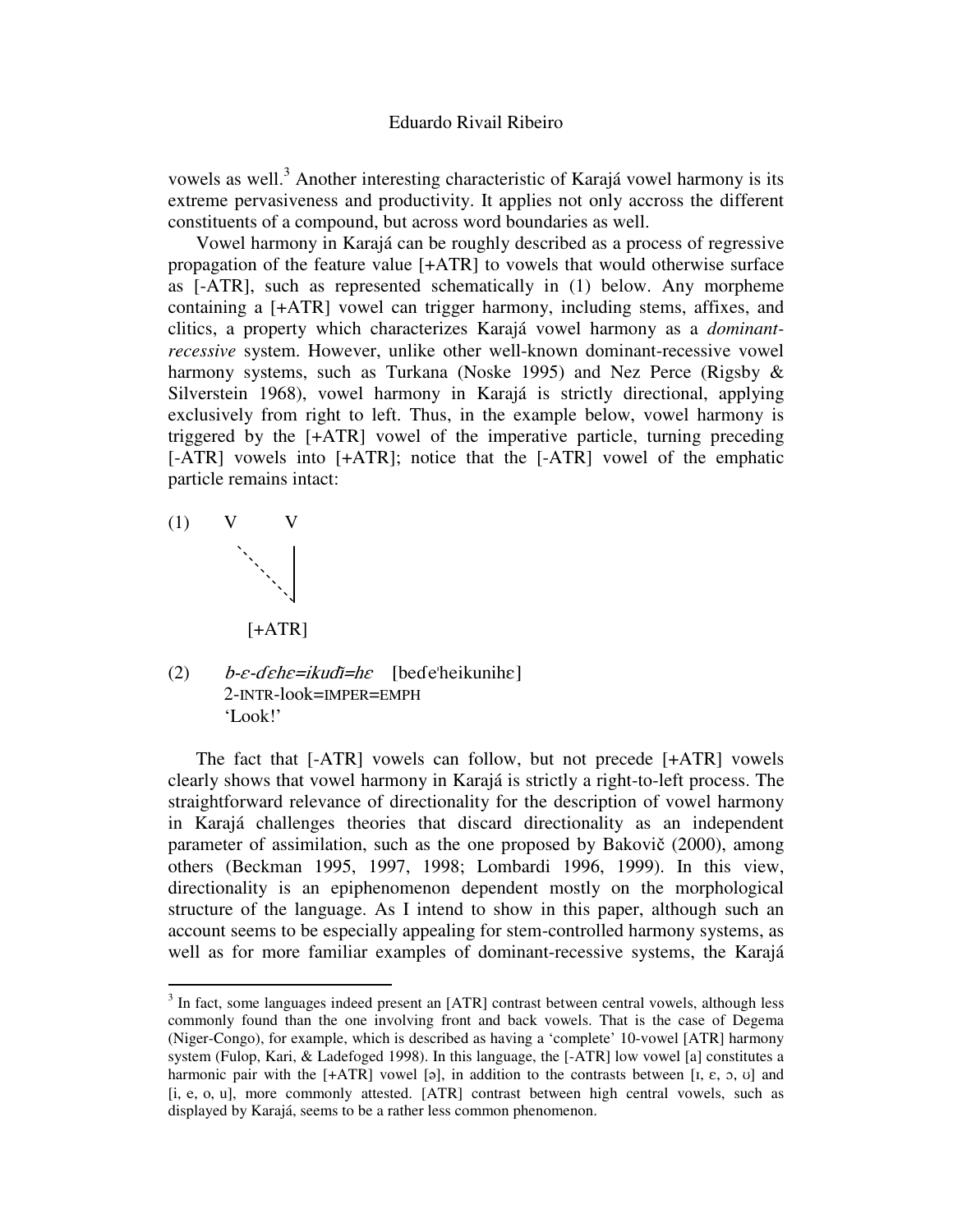data provide a strong counterexample to such claims, suggesting that such theories are inadequate as a universal characterization of vowel harmony phenomena.

### **1. Karajá [ATR] harmony**

**Oral**

In previous phonological descriptions of Karajá (Fortune & Fortune 1963; Cavalcante 1992), vowel harmony is treated as a matter of height assimilation, being briefly mentioned as a process by which a high or close-mid vowel "closes" an open-mid vowel in a preceding syllable. However, this formulation would not account for a number of cases in which a high vowel would 'fail' to trigger vowel harmony (Ribeiro 2000: 80-81). This is a direct consequence of the fact that both accounts did not consider phonological contrasts such as the ones illustrated by the minimal pairs below:

| (3) | a. | WI           | 'good'         | (4) | a.      |    | $wi$ 'reciprocal' |
|-----|----|--------------|----------------|-----|---------|----|-------------------|
|     |    | $\mathbf{k}$ | 'bark fiber'   |     | $b_{1}$ | Kt | 'inside'          |
|     |    | rv           | 'thigh; skirt' |     |         | ru | 'eye, sight'      |

While the high vowels in (4) behave like the close-mid vowels, triggering vowel harmony, the high vowels in (3) behave like the open-mid vowels, undergoing it. This fact demonstrates that vowel harmony in Karajá is of the 'cross-height' type, involving not height, but the [ATR] feature. According to their behavior in triggering, undergoing, or blocking vowel harmony, the vowels of Karajá can be grouped as in the table below:

(5) Vowels according to their behavior regarding vowel harmony (*apud* Ribeiro 2000, revised) 4

| $[+ATR]$ |   |   | opaque |   | $[-ATR]$ |          |
|----------|---|---|--------|---|----------|----------|
| ٠        |   | u |        |   |          |          |
| e        | Θ | O |        | ε |          | $\Omega$ |
|          |   |   | a      |   |          |          |

<sup>4</sup> One of the main phonological differences among the four dialects is that in Southern and Northern Karajá there occurs a schwa /ə/ in unstressed positions, corresponding to environments in which Xambioá and Javaé present a vowel identical to the one occurring in the following syllable: Southern/Northern Karajá *d-orado* 'tongue', bade 'land, ground'; Javaé/Xambioá d-orado, bede. Although its occurrence in Southern and Northern Karajá is limited to unstressed syllables, the schwa can clearly be reconstructed for Proto-Karajá. Regardless of its phonemic status, however, the existence of the schwa does not alter the discussion of vowel harmony presented above, since the schwa is transparent to vowel harmony:  $d$ -ora $d$ o=le (REL-tongue=EMPH) [dorado'le] 'just the tongue' (Javaé/Xambioá [doroɗo'le]).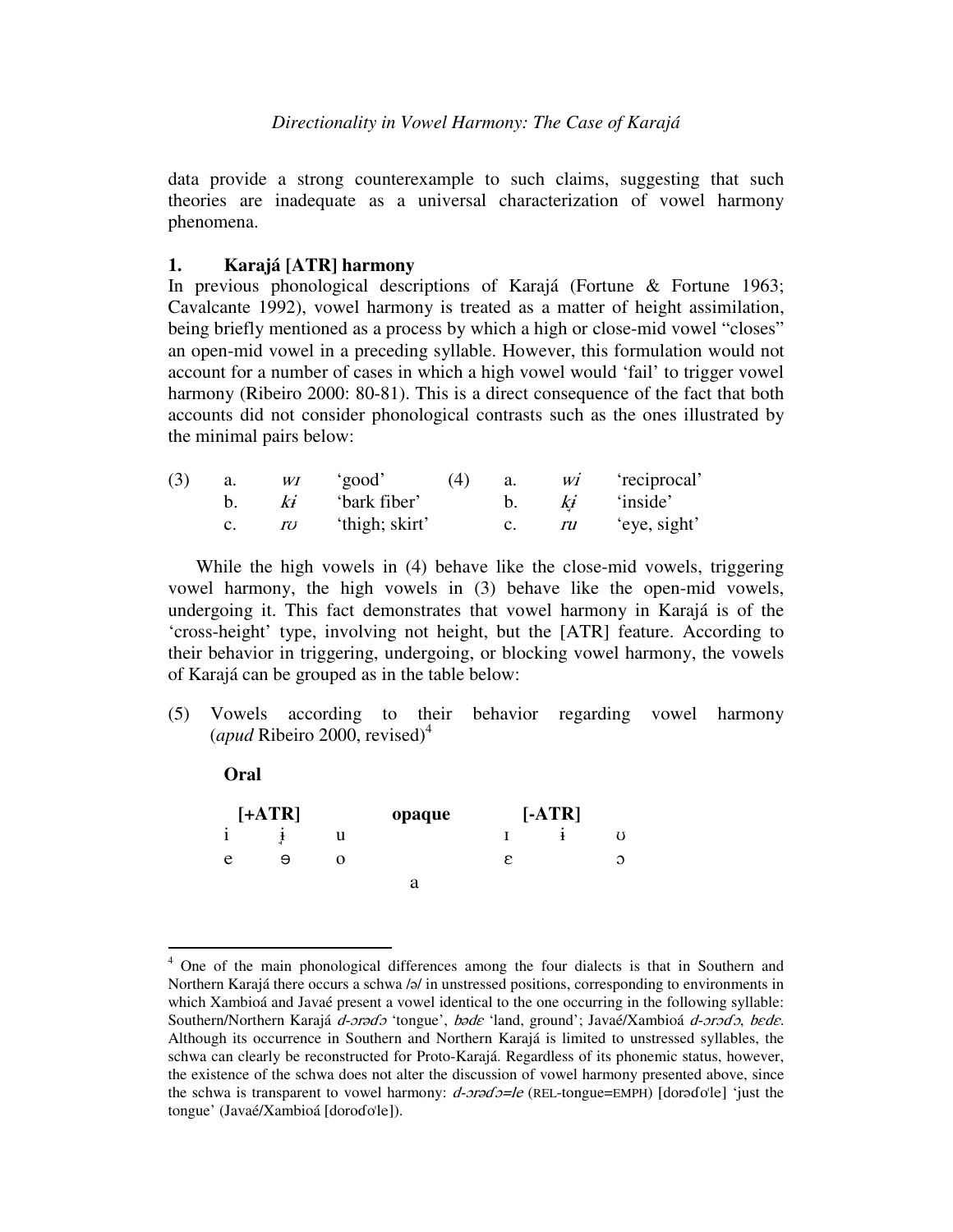**Nasal**

| $[+ATR]$ | opaque |
|----------|--------|
|          | õ. õ   |
|          | ã      |

As shown in (5), the only oral vowels that do not have a harmonic counterpart are the low vowel  $/a/$ , which is opaque (9a), and the mid-close central vowel  $/a/$ , which is dominant (12a). As the examples in (6) below demonstrate, all combinations of vowels in a phonological word are possible, except [-ATR] vowels preceding [+ATR] vowels. When a [-ATR] vowel precedes a [+ATR] vowel, vowel harmony takes place (6d).

| (6) | a.             | $[+ATR]$ $[+ATR]$                          |               |                     |      |                         |  |
|-----|----------------|--------------------------------------------|---------------|---------------------|------|-------------------------|--|
|     |                | $bek\Theta$ [be <sup>'</sup> k $\Theta$ ]  | 'harbor'      |                     |      |                         |  |
|     |                | <i>woku</i> [wo'ku]                        | 'inside'      |                     |      |                         |  |
|     |                | <i>-obi</i> [o'bi]                         | 'to see'      |                     |      |                         |  |
|     | $\mathbf{b}$ . | $[+ATR]$ $[-ATR]$                          |               |                     |      |                         |  |
|     |                | $b$ <i>ud</i> $\varepsilon$ [bu'de]        | 'little, few' |                     |      |                         |  |
|     |                | $i\theta \varepsilon$ [i'[ $\varepsilon$ ] | 'dance'       |                     |      |                         |  |
|     |                | $k \theta \varepsilon$ [ki'[ε]             |               | 'grassy, bushy'     |      |                         |  |
|     | $\mathbf{c}$ . | $[-ATR] [-ATR]$                            |               |                     |      |                         |  |
|     |                | $d$ <i>ore</i> [do're]                     | 'parrot'      |                     |      |                         |  |
|     |                | $deb$ [de'bo]                              | 'hand'        |                     |      |                         |  |
|     |                | $\text{hedf}$ [he'di]                      | 'blanket'     |                     |      |                         |  |
|     | d.             | $*$ [-ATR] [+ATR]                          |               |                     |      |                         |  |
|     |                | $d$ <i>ore</i> $d$ -e $[$ dore'de $]$      |               | $d$ - $\epsilon$ bə |      | <i>kube</i> [deboku'be] |  |
|     |                | parrot REL-wing                            |               | REL-hand            | palm |                         |  |
|     |                | 'parrot's wing'                            |               | 'palm (of hand)'    |      |                         |  |

The process of vowel harmony in Karajá is further illustrated below by examples involving the imperfective auxiliary  $=r-e$ , a clitic  $(7)$ , and the derivational suffix  $-d\tilde{\imath}$  'similar to' (8). As shown in (5) above, both high and mid [-ATR] vowels undergo vowel harmony:

 $(7)$  a. *r-a-kɔhɔɗɛ=r-e* [rakohoˈɗere] 3-CTFG-INTR-hit=CTFG-IMPERF 'He/she hit.'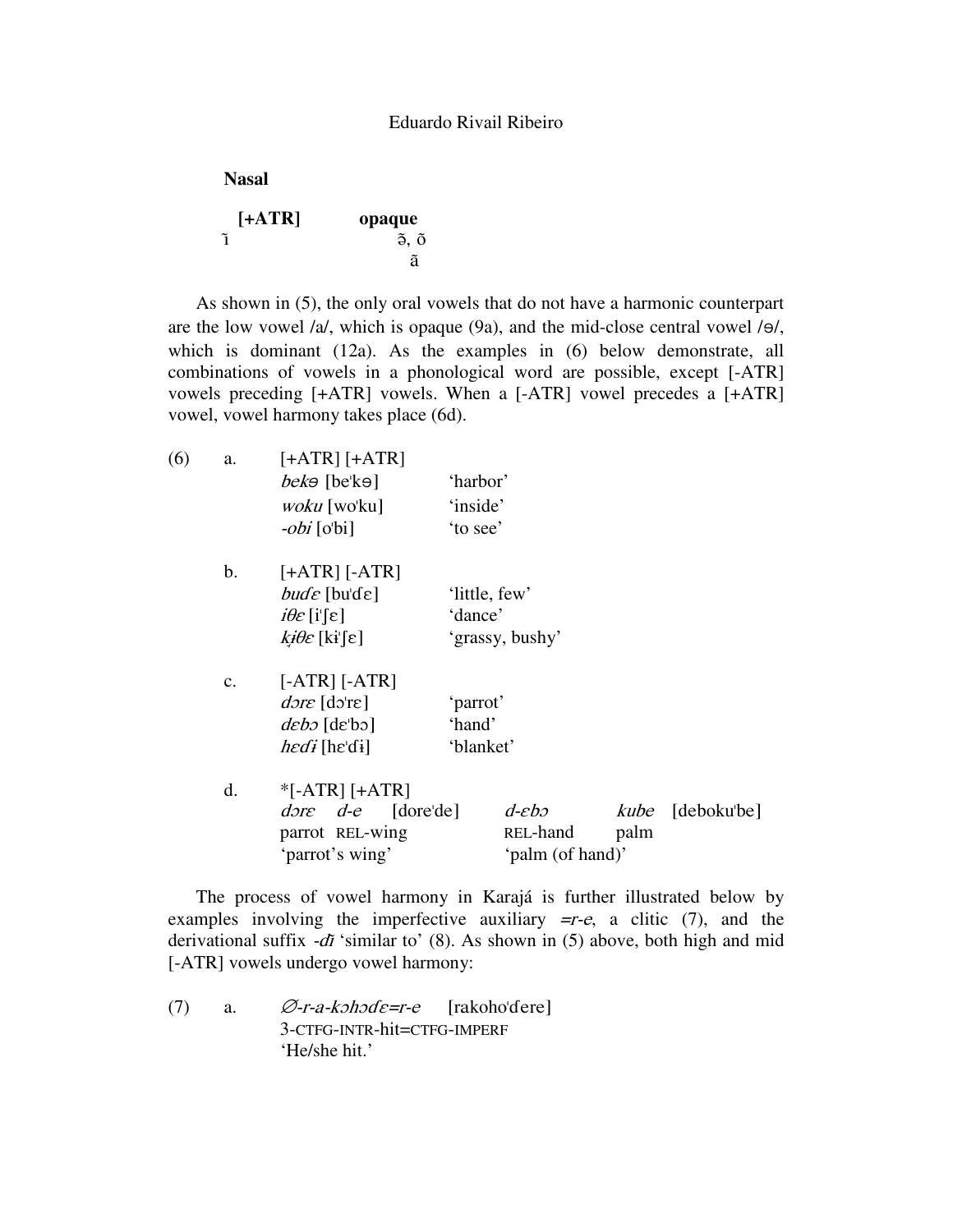# *Directionality in Vowel Harmony: The Case of Karajá*

|     | b.             | Ø-r-v-behe=r-e<br>'He/she went down.'    | [rube <sup>'</sup> here]<br>3-CTFG-INTR-go.down=CTFG-IMPERF |                             |
|-----|----------------|------------------------------------------|-------------------------------------------------------------|-----------------------------|
|     | $\mathbf{c}$ . | Ø-r-a-ri=r-e<br>'He/she was left.'       | [ra'rire]<br>3-CTFG-INTR-leave=CTFG-IMPERF                  |                             |
| (8) | a.             | brəre-di<br>deer-similar.to              | [brore'ni]                                                  | 'cow'                       |
|     | b.             | bedə-di<br>filhote (fish sp.)-similar.to | [bedo'ni]                                                   | 'a type of <i>filhote</i> ' |
|     | $\mathbf{c}$ . | rəku-di<br>gourd-similar.to              | [ <i>r</i> əku'ni]                                          | 'watermelon'                |
|     | d.             | hãd1-dĩ<br>jacu (fish sp.)-similar.to    | [haɗi'ni]                                                   | 'a type of <i>jacu</i> '    |
|     | e.             | ri-dĩ<br>cari (fish sp.)-similar.to      | [riˈni]                                                     | 'a type of <i>cari</i> '    |

On the other hand, the vowels  $/al$ ,  $/äl$ ,  $/õ/$ , and  $/õ/$  are opaque, systematically blocking harmonization:

| (9) | a. | $\varnothing$ -r- $\varnothing$ -era=r-e [re'rare]                     |
|-----|----|------------------------------------------------------------------------|
|     |    | 3-CTFG-INTR-copulate=CTFG-IMPERF                                       |
|     |    | 'He copulated.'                                                        |
|     |    |                                                                        |
|     | b. | $r$ - $\varepsilon$ - <i>hãd</i> $\varepsilon$ = $r$ - $e$ [rehã dere] |
|     |    | CTFG-1+TRANS-hit=CTFG-IMPERF                                           |

- 'I hit (it).' c. ⊘-r-a-kəhəde=k<u>õ</u>=r-[rakohode'kõre] 3-CTFG-INTR-hit=NEG=CTFG-IMPERF
	- 'He/she didn't hit.'
- $d.$ e-bã=r- $[re'm\tilde{o}re]$ CTFG-1+TRANS-catch/take=CTFG-IMPERF 'I caught (it).'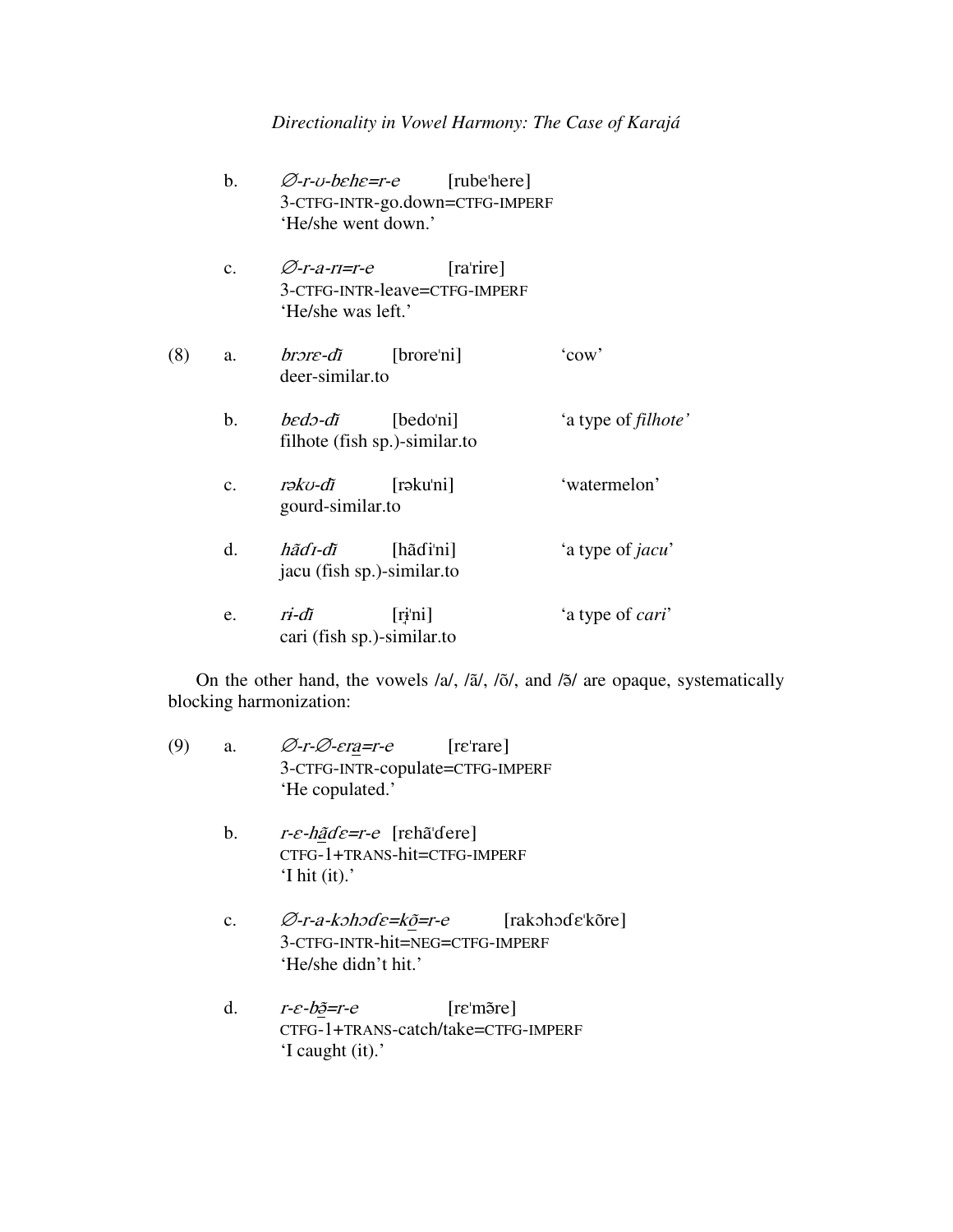# **1.1 Mid** *versus* **high vowels**

As the examples above show, both high and mid [-ATR] vowels are recessive, undergoing vowel harmony. However, there is a crucial difference between both categories: while mid vowels undergo vowel harmony iteratively (7a-b, 8a-b), high vowels undergo harmony non-iteratively. That is, although high vowels do undergo vowel harmony, they fail to transmit the harmonic feature to preceding vowels:

| (10) | a.             | krəbi-di<br>monkey-similar.to           | [krobi'ni]        | 'a type of monkey' |
|------|----------------|-----------------------------------------|-------------------|--------------------|
|      | b.             | kədu-di<br>turtle-similar.to            | $[k$ odu'ni]      | 'a type of turtle' |
|      | $\mathbf{c}$ . | hekədi-di<br>fire-similar.to            | $[hek$ odi'ni $]$ | 'oven'             |
|      | d.             | kəlokə-di<br>cajá (tree sp.)-similar.to | [kɔluko'ni]       | 'cedar'            |

Also striking is the fact that the behavior of high [-ATR] vowels seems to be sensitive to morphological considerations. While in examples such as the ones above, with the suffix  $-d\tilde{t}$ , high [-ATR] vowels apparently only undergo vowel harmony non-iteratively, examples involving clitics such as the perfective  $=$ re or the future particle  $=k$ *ore* can optionally harmonize iteratively:

| (11) | a.             | Ø-r-a-hilor=kəre<br>3-CTFG-INTR-vomit=FUT<br>'He/she will vomit.'             | $[rahilo'ikre]$ ~ $[rahilo'ikre]$                                    |
|------|----------------|-------------------------------------------------------------------------------|----------------------------------------------------------------------|
|      | b.             | 3-CTFG-INTR-get.angry=CTFG-IMPERF<br>'He got angry.'                          | $\varnothing$ -r- $\varnothing$ -ebure=r-e [rebu'rere] ~ [rebu'rere] |
|      | $\mathbf{c}$ . | 3-CTFG-INTR-bròtyre=FUT<br>'He/she will become <i>bròtyre</i> .' <sup>5</sup> | $\varnothing$ -r-a-brodire=kəre [rabrodirekre] ~ [rabrodirekre]      |

This 'semi-opacity'—that is, the fact that high [-ATR] vowels both *undergo* and *block* vowel harmony—may have interesting theoretical implications for output-oriented frameworks, since it prompts the need for distinguishing

<sup>5</sup> *Bròtyre* is a kind of ceremonial relationship (roughly similar to godparenthood).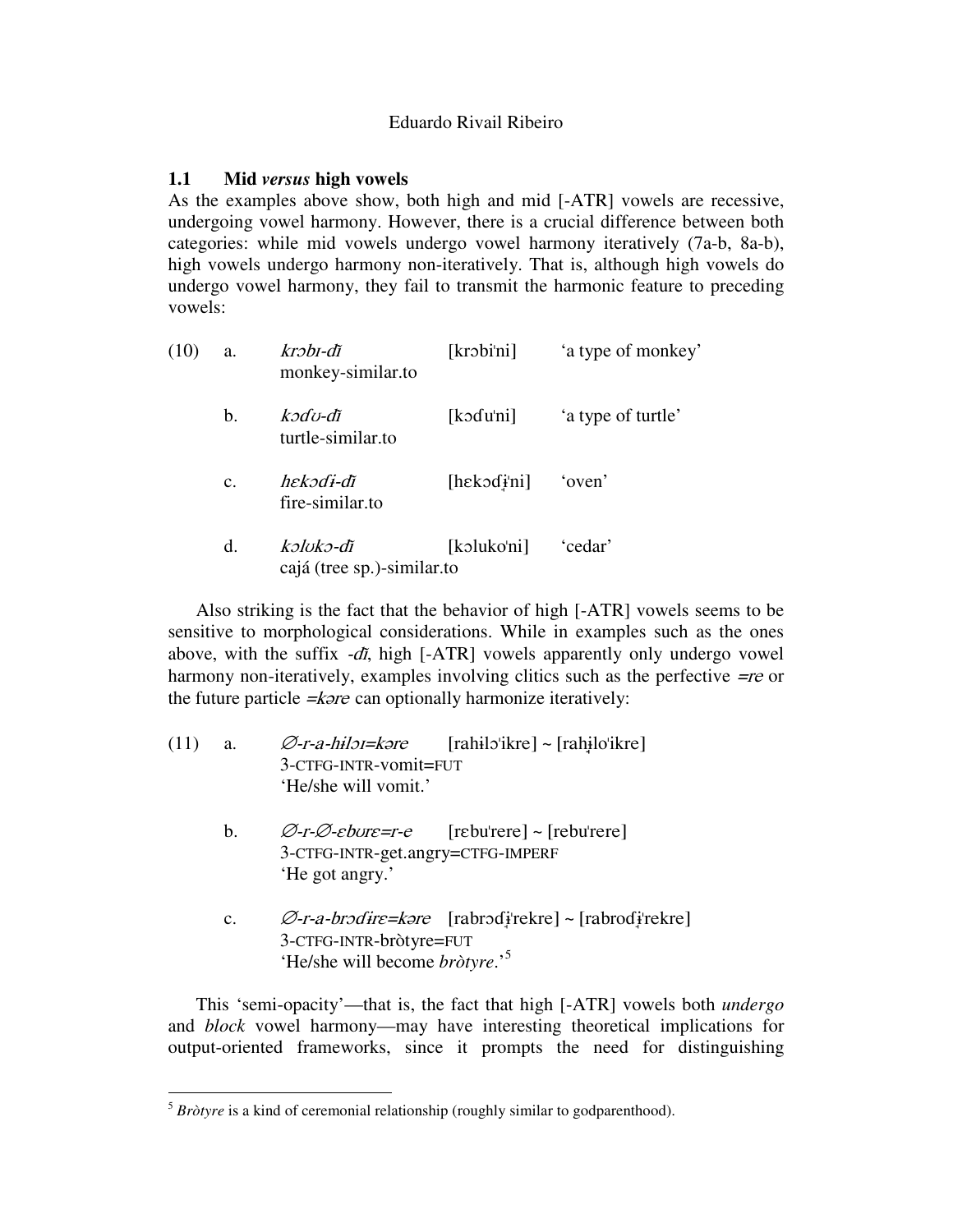underlying [high, +ATR] vowels, which trigger vowel harmony, from derived ones, which block it. This is a question to be further discussed in a future work.

### **1.2 Domain**

As the data presented above suggest, vowel harmony in Karajá is extremely pervasive, applying not only in and across compounds (12), but also across word boundaries (13):

- $(12)$  a. .<br>r-a-rue-də*=*r- $[\text{rarue} \text{d} \text{e} \text{r} \text{a}]$ 3-CTFG-INTR-eye-close=CTFG-PERF 'He/she became blind.'
	- b.  $\varnothing$ -r-a-we-boho=r-e [rawebo'hore] 3-CTFG-INTR-belly-break=CTFG-IMPERF '[They] had their bellies broken.'
- (13) a. *hãlokoe kila* [hãloko<sub>l</sub>eki<sup>1</sup>dza] jaguar small 'small jaguar'
	- b. *wa-rikore d* $d-u$  $\mathbf{u}$  [warit [o, re'd 3u] 1-offspring REL-tooth 'my child's tooth'

The domain of vowel harmony seems to be the phonological word, characterized by a single primary stress. As the example below shows, vowel harmony does not seem to apply across phonological words (14). Although stress seems to be useful in determining the domain of vowel harmony, it is irrelevant in characterizing triggers, since, as we have seen, vowel harmony can be triggered not only by stems and derivational suffixes (which are intrinsically tonic), but by clitics (which are intrinsically unstressed) as well.<sup>6</sup>

<sup>6</sup> Vowel harmony languages commonly present disharmonic roots—mostly loanwords that 'refuse' to follow the harmonic pattern of the borrowing language. As of yet, I have not found any example of disharmonic roots in Karajá. Potential sources of disharmony seem to be systematically 'fixed up', as illustrated by the examples below. In the likely source of these loanwords (the dialects of Portuguese spoken around the Karajá territory), alveolar stops are palatalized when followed by the high front vowel [i]. As I have shown elsewhere (Ribeiro 2000: 86-88), palatal consonants in Karajá only occur in contiguity to [high, +ATR] vowels. Therefore, the loanwords below pose a conflict to Karajá phonotactic patterns, since a syllable containing an alveopalatal fricative is preceded by a [-ATR] vowel. The conflict is solved by substituting the alveolar implosive /d/ for the original alveopalatal consonant:

i. *kadibedi* [kanibe'di] 'pocket knife' (from Portuguese *canivete* [kani'vet[1])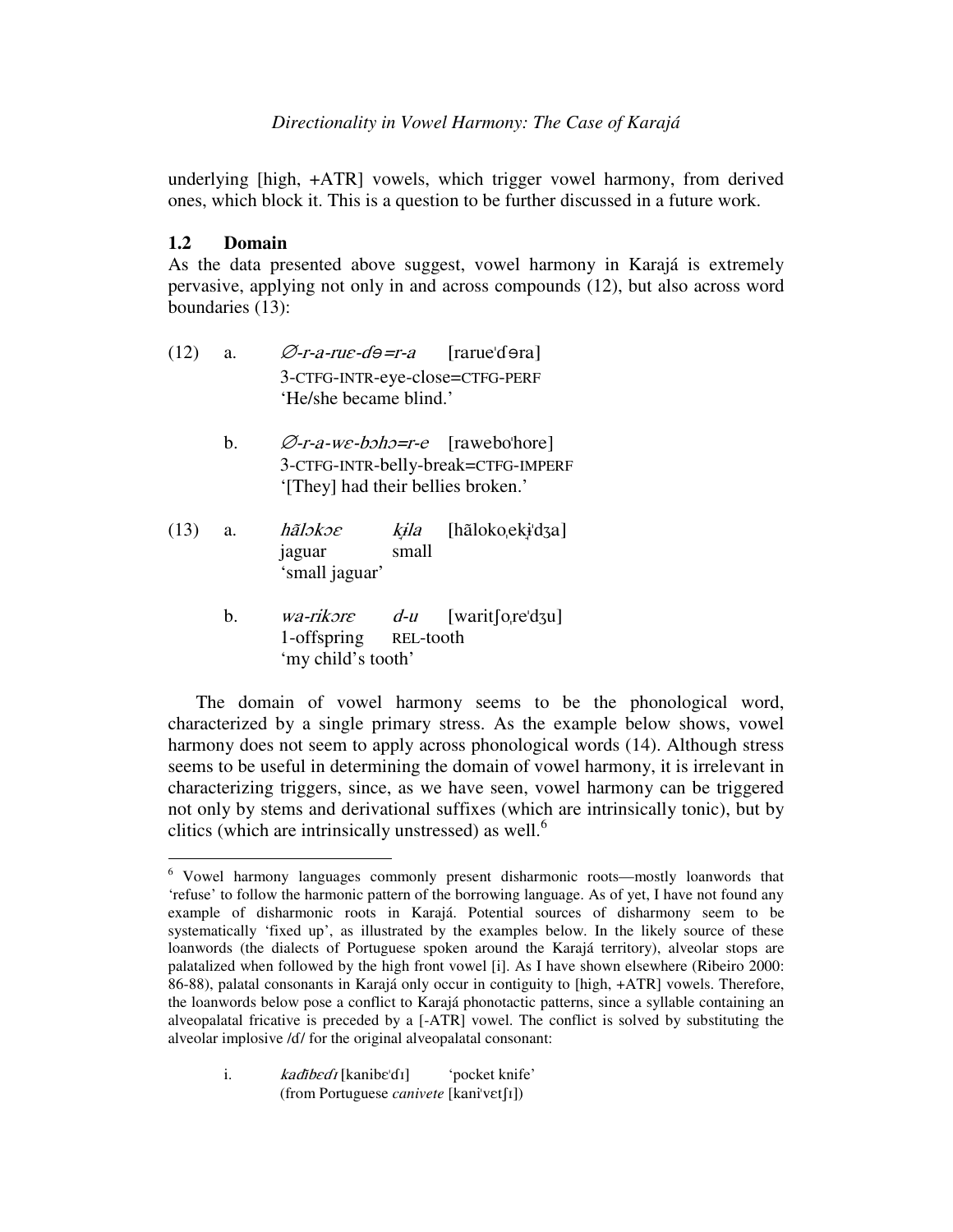(14)  $\varnothing$ -r- $\varnothing$ -ele=ke  $\varnothing$ --∅- $[refleke$   $refleke$ <sup> $e$ </sup> $]$ 3-CTFG-INTR-become=POT 3-CTFG-INTR-become=POT=EMPH '[He] was in the process of becoming [a dolphin].'

# **2. Directionality**

As we have seen, the fact that [-ATR] vowels can follow, but not precede [+ATR] vowels clearly shows that vowel harmony in Karajá is strictly a right-to-left process. This is further illustrated by the examples below, involving the stems bude 'few, little', rikore 'offspring',  $duh$  'to curse', and  $k \neq \theta$ e 'grassy'. Since these stems contain both dominant and recessive vowels, they can either trigger (a) or undergo (b) vowel harmony:

| (15) | a. | bəde-bud e<br>land-few<br>'island'                                      | $[$ bə,debu'd $\varepsilon]$                 |
|------|----|-------------------------------------------------------------------------|----------------------------------------------|
|      | b. | <i>i-bud</i> $\varepsilon$ =r-e<br>3-few=CTFG-IMPERF<br>'It is little.' | [ibu'dere]                                   |
| (16) | a. | wa-Oe-rikore<br>1-mother-offspring<br>'my sibling'                      | [wa $\theta$ erit [o're]                     |
|      | b. | wa-rikore boho<br>1-offspring PLURAL<br>'my children'                   | [warit [o, rebo'ho]                          |
| (17) | a. | Ø-r-0-duh0=rer1<br>3-CTFG-ANTI-curse=CTFG-PROGR<br>'He is cursing.'     | $[\text{rot}[\text{u}]\text{h}$ <sub>r</sub> |
|      | b. | Ø-r-0-duh0=r-e<br>3-CTFG-ANTI-curse=CTFG-IMPERF<br>'He cursed.'         | $[\text{rot}[\text{u}]\text{hore}]$          |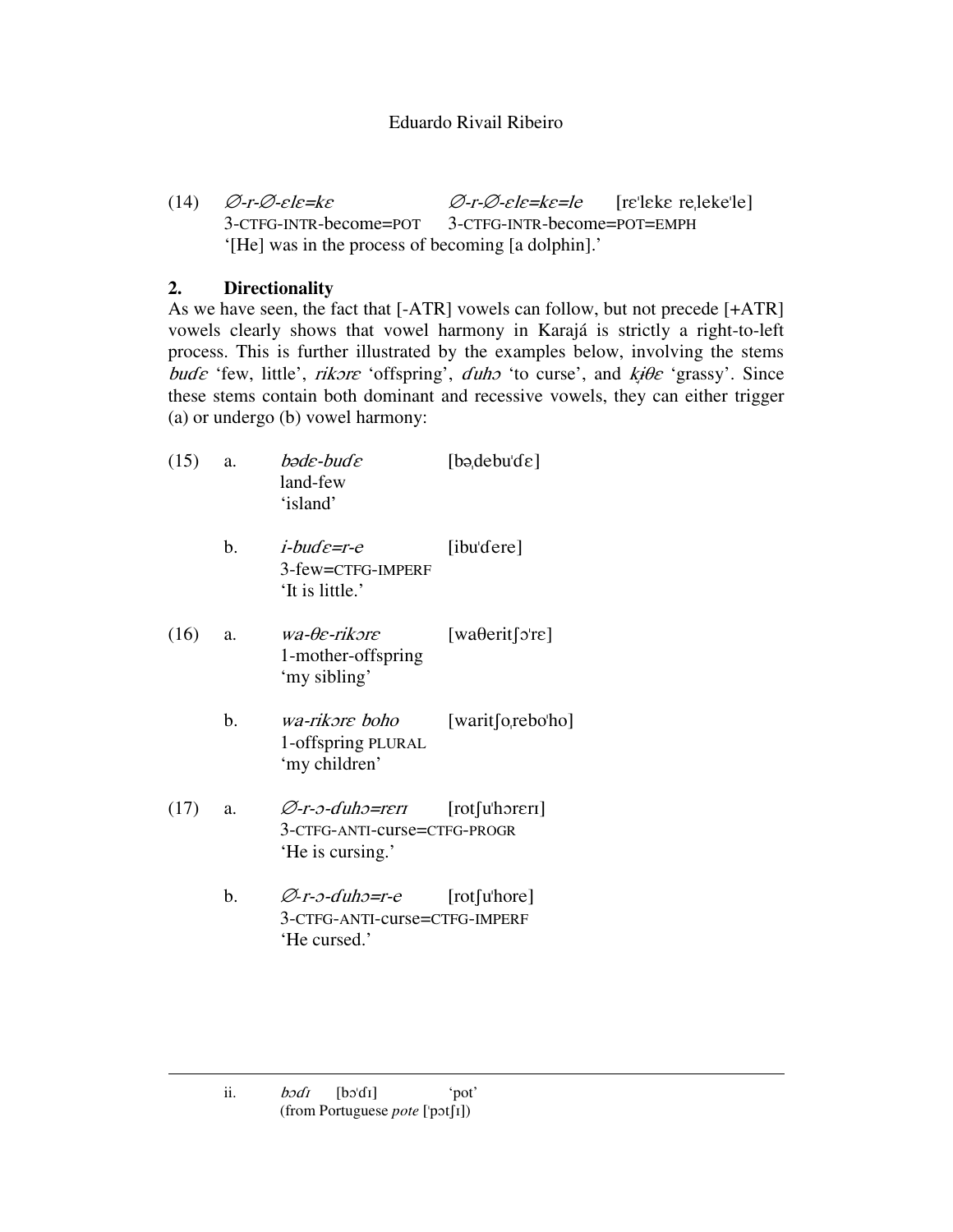- (18) a. bode *'ε kį̇́θε* [bəˌdekɨˈʃε] land grassy 'grassy land'
	- $<sub>b</sub>$ .</sub>  $i$ -ki $\theta$ e=r-e  $[iki$  [ere] 3-grassy=CTFG-IMPERF 'It is grassy.'

As mentioned above, examples such as these, in which directionality is clearly at play, pose an interesting challenge to theories which reject directionality as an independent parameter of assimilation, such as the one proposed by Bakovi (2000). Bakovič claims that "agreement constraints are *left-right symmetrical*" (p. 6), and that directionality is in fact an epiphenomenon derived from morphological considerations. This claim seems to be rather plausible in the cases of languages presenting stem-controlled vowel harmony. As he states, the majority of languages with vowel harmony (such as Turkish and Hungarian) are strictly suffixing, and present *stem-controlled* vowel harmony. Thus, despite the appearances that vowel harmony in these languages is unidirectional, left-to-right, this directionality would be merely a consequence of the morphological structure of the language (p. 7). In other vowel harmony languages, such as Yoruba, "morphology is strictly prefixal; the apparent right-to-left directionality of [ATR] harmony is thus a reflection of stem control" (p. 61).

As for dominant-recessive harmony systems, Bakovič's proposal seems to be based on the assumption, tacitly or explicitly stated in the literature on vowel harmony, that dominant-recessive harmony systems are inherently bidirectional. Examples such as  $b$ ud $\varepsilon$  'few' and *rikore* 'offspring', presented above, in which directionality is clearly at play, are, according to Bakovič, 'unattested':

"If dominant-recessive harmony could in principle be unidirectional, then we would expect to find a language in which the recessive vowels on one side of a dominant vowel are affected by harmony, while those on the other side remain unaffected. *Such a pattern is entirely unattested.*" (Bakovič 2000: 8; italics added)

The Karajá data, as we have seen, demonstrate that this is definitely not the case. Such a pattern is actually rather common in Karajá, not only in polymorphemic constructions such as (2), but in tautomorphemic words as well (15-18). Thus, Karajá provides a strong counterexample to such claims, showing that strict directionality can also be found in dominant-recessive vowel harmony systems, constituting in such cases an independent parameter of assimilation.

#### **3. Final remarks**

The discussion presented in this paper hopefully shows that Karajá, a Macro-Jê language from Brazil, presents a straightforward case of dominant-recessive vowel harmony with strict right-to-left directionality, *contra* the assumption that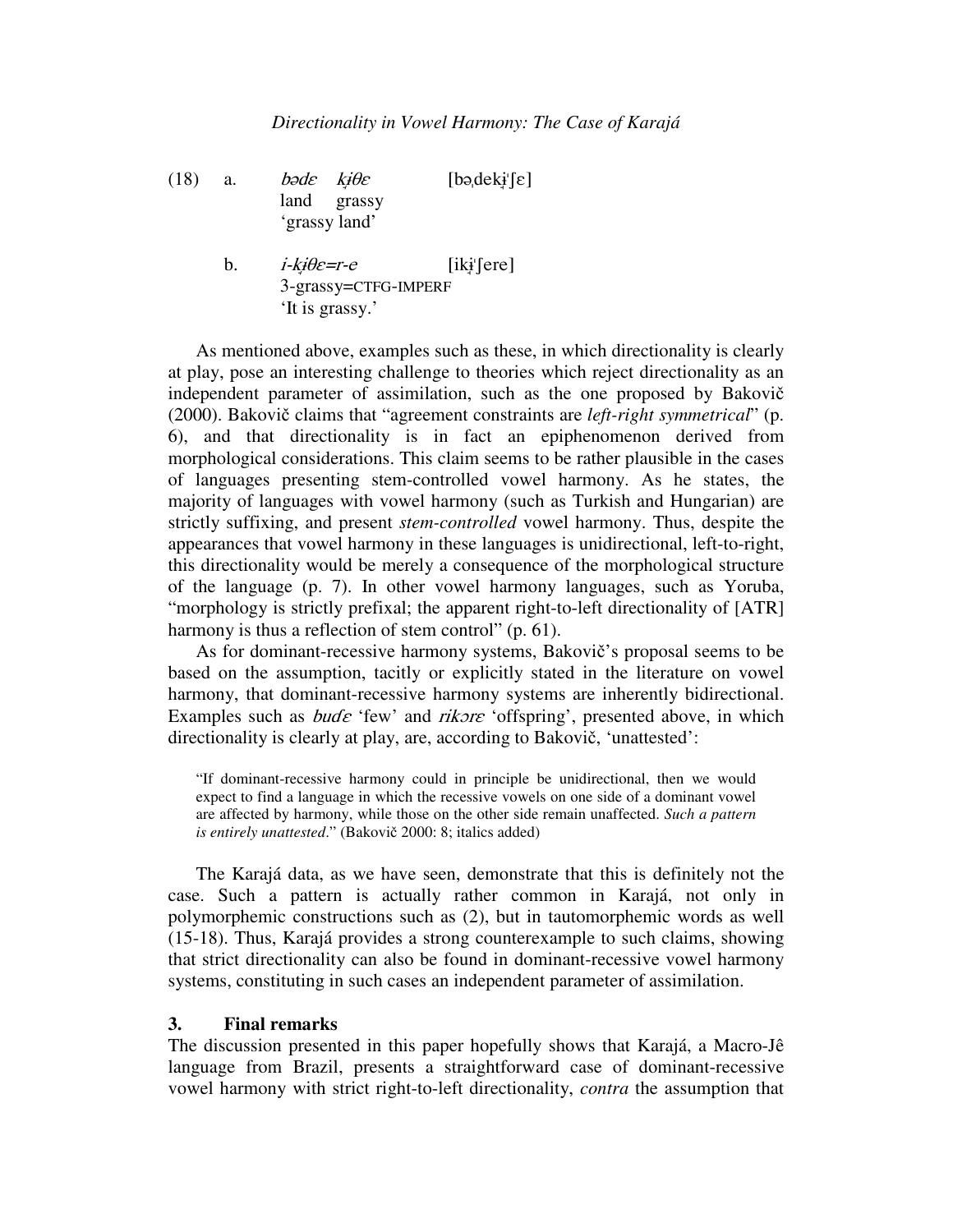such systems would be always bidirectional (Bakovič 2000). Rather than describing a universal state of affairs, such an assumption probably reflects the fact that our understanding of vowel harmony systems is drawn mainly from a limited sample of languages, a number of which are genetically or geographically related. As van der Hulst and van de Weijer (1995) remind us, "our knowledge of the structure and classification of harmony systems is still extremely limited." As linguistic research expands to comprise lesser-known language areas, such as South America, a more complete picture starts to emerge, revealing otherwise 'unattested' patterns.

#### **References**

- Archangeli, Diana & Douglas Pulleyblank. 1989. Yoruba vowel harmony. *Linguistic Inquiry* **20.2**: 173-217.
- Bakovic, Eric. 2000. Harmony, dominance, and control. Doctoral dissertation. Rutgers University.
- Beckman, Jill. 1995. Shona height harmony: markedness and positional identity. *UMOP 18*, 53-76.
- Beckman, Jill. 1997. Positional faithfulness, positional neutralization, and Shona vowel harmony. *Phonology* **14**: 1-46.
- Beckman, Jill. 1998. Positional faithfulness. Doctoral dissertation, University of Massachusetts, Amherst.
- Cavalcante, Marita Pôrto. 1992. Fonologia do Karajá. *Revista do Museu Antropológico* **1**. Goiânia: Editora da UFG.
- Fortune, David & Fortune, Gretchen. 1963. *The Phonemes of the Karajá Language* (manuscript). Rio de Janeiro: Arquivo Lingüístico do Museu Nacional.
- Fulop, Sean A., E. Kari, & P. Ladefoged. 1998. An acoustic study of the tongue root contrast in Degema vowels. *Phonetica* **55**: 80-98.
- Hulst, Harry van der & Jeroen van der Weijer. 1995. Vowel harmony. In Goldsmith, John (ed.) *Handbook of Phonological Theory*, pp. 495-534. Cambridge, MA: Blackwell.
- Lombardi, Linda. 1996. Restrictions on direction of voicing assimilation: an OT account. *University of Maryland Working Papers in Linguistics* **4**: 84-102.
- Lombardi, Linda. 1999. Positional faithfulness and voicing assimilation in Optimality Theory. *NLLT 17*, 267-302.
- Noske, Manuela. 1995. The ternary use of distinctive features: In defense of the number three. PhD dissertation, Chicago: University of Chicago.
- Ribeiro, Eduardo R. 2000. [ATR] vowel harmony and palatalization in Karajá. Santa Barbara Papers in Linguistics 10 (Proceedings from the 3<sup>rd</sup> Workshop on American Indigenous Languages), pp. 80-92. Santa Barbara: UCSB.